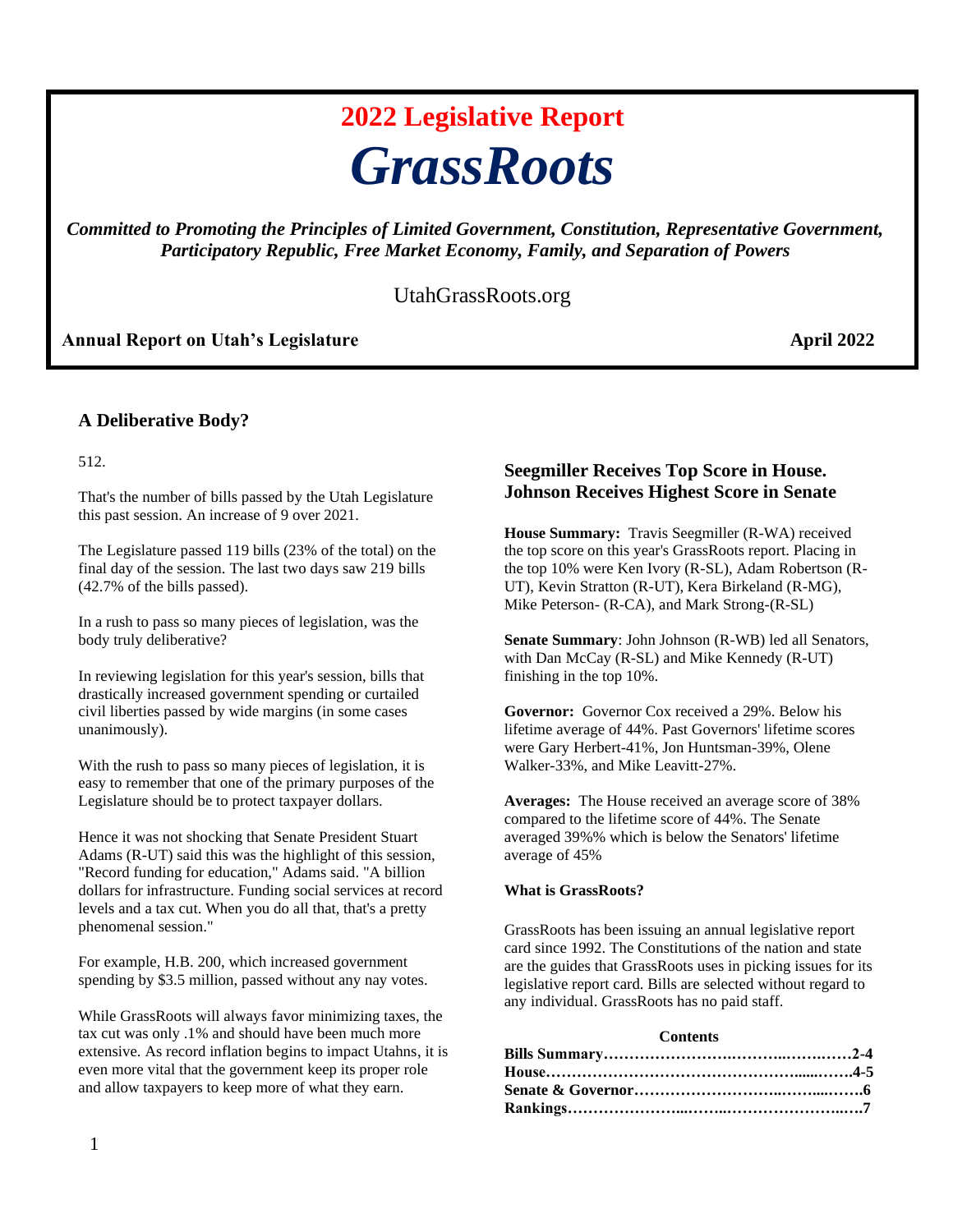**Yeas, Nays list the tally on bills from each House and those Absent or Not Voting. Bills are listed by number, with house bills listed first. The sponsor(s) of the bill is in parentheses, with the primary sponsor listed first. Text of all bills can be found at http://le.utah.gov.** 

**A) H.B. 32 (R. Spendlove, D. Ipson)** Creates inequality under the law by creating enhanced penalties for assault or threat against an owner, employee, or contractor of a health facility. We already have laws for assault and threats. All should be treated equally by our judicial system. **GrassRoots approves of a NO vote. Passed the House (56-16-3), Senate (25-0-4), and was signed into law by the Governor.**

**B) H.B. 85 (M. Petersen, J. Johnson)** Protects the right of private property by removing the creation of a public park as general use for which a government entity may exercise the power of eminent domain. The power of the government to confiscate property should be a last resort for the legitimate functions of government. Denying an individual their property rights for a park violates this. **GrassRoots approves of a YES vote. Failed in the House (34-41-0).** 

**C) H.B. 135 (B. Brammer, J. Johnson)** Requires a public body holding an open meeting to allow a reasonable opportunity for the public to provide verbal comments at the meeting. Public servants should be serving the public. For public servants to understand the people's will, they must listen to them. **GrassRoots approves of a YES vote. Passed the House (72-0-3) failed in the Senate when it failed to get a Constitutional majority of the Senate (13-9-7).** 

**D) H.B. 182 (M. Strong, K. Cullimore)** Protects state sovereignty by excluding state facilities and the capitol hill complex from the jurisdiction of a local health department order of constraint. It also protects individual rights by specifying that "An action by a legislative body of a municipality or county to terminate a state of emergency . . . is not subject to veto by the relevant chief executive officer." **GrassRoots approves of a YES vote. Passed the House (47-19-9), Senate (22-4-3), and was signed into law by the Governor.** 

**E) H.B. 193 (S. Waldrip, A. Millner)** Increases government spending by \$12.2 million per year to expand the Optional Extended Day Kindergarten program. Parents are primarily responsible for raising their children. And Utah's government school system is already enormous and far-reaching enough. We prefer a \$12 million tax cut over this expansion of the nanny state. **GrassRoots approves of a NO vote. Passed the House (59-16-0), Senate (24-3-2), and was signed into law by the Governor.** 

**F) H.B. 200 (S. Eliason, C. Bramble)** Increases spending by \$3.5 million annually through expansion of the Medicaid program for children with complex medical conditions. Supporters of the bill say that only \$1 million of this spending comes from state funds, with the remainder coming from the

federal government. Expanding our national debt, which is now over \$30 trillion, is not fiscally responsible. Healthcare is also not the proper role of the government. The best way to help children is through family, friends, and charitable organizations. **GrassRoots approves of a NO vote. Passed the House (73-0-2), Senate (28-0-1) and was signed into law by the Governor.** 

**G) H.B. 239 (N. Abbot, C. Bramble)** Creates more transparency in state and local government entities by requiring them to disclose information on percentage growth in the budget and percentage growth in the jurisdiction's population in the government entities' budget. With the rapid expansion of government spending, giving taxpayers more information gives them the tools to hold government officials accountable for how they spend their hard-earned money. **Grassroots approves of a YES vote. Failed in the House (29-43-3).** 

**H) H.B. 261 (P. Lyman, C. Bramble)** Includes a physician assistant and nurse practitioner on the list of individuals who may evaluate an individual to be temporarily civilly committed. Individuals could be detained for up to four days. The fifth amendment states, "nor be deprived of life, liberty, or property, without due process of law." **GrassRoots approves of a NO vote. Passed the House (69-0-6), Senate (19-5-5) and was signed into law by the Governor.** 

**I) H.B. 274 (C. Moss, K. Cullimore)** Extends the reach of the government school system by requiring the State Board of Education to establish sexual assault resource strategies and prevention instruction requirements. Parents are primarily responsible for instructing their children. Home is the best place to receive this instruction. We have seen the graphic details some school districts in the country have utilized. **GrassRoots approves of a NO vote. Passed the House (43-25-7) but failed in the Senate (10-18-1).** 

**J) H.B. 373 (R. Spendlove, D. Buxton)** Enlarges government by creating the Convention and Tourism Business Assessment Area Act. Allows legislative bodies in certain counties to increase taxes on certain lodging establishments to pay for certain activities that benefit lodging establishments, thus inserting county governments into tourism industry management (not a proper role of government). **GrassRoots approves of a NO vote Passed the House (73-0-2), Senate (19-8-2) and was signed into law by the Governor.** 

**K) H.B. 374 (K. Ivory, T. Weiler)** Protects our children and parental rights by prohibiting certain sensitive instructional materials in public schools. Recent events have caused parents to look at what type of books are in our school libraries. Our libraries contain sexually explicit content that our children can access. Using taxpayer dollars to undermine values parents teach their children in their homes is not the proper role of government. **GrassRoots approves of a YES vote Passed the House (59-16- 0), Senate (23-3-3), and was signed into law by the Governor.** 

**L) H.B. 415 (S. Handy)** Bill creates inequality under the law by creating enhanced penalties for assault or threat of violence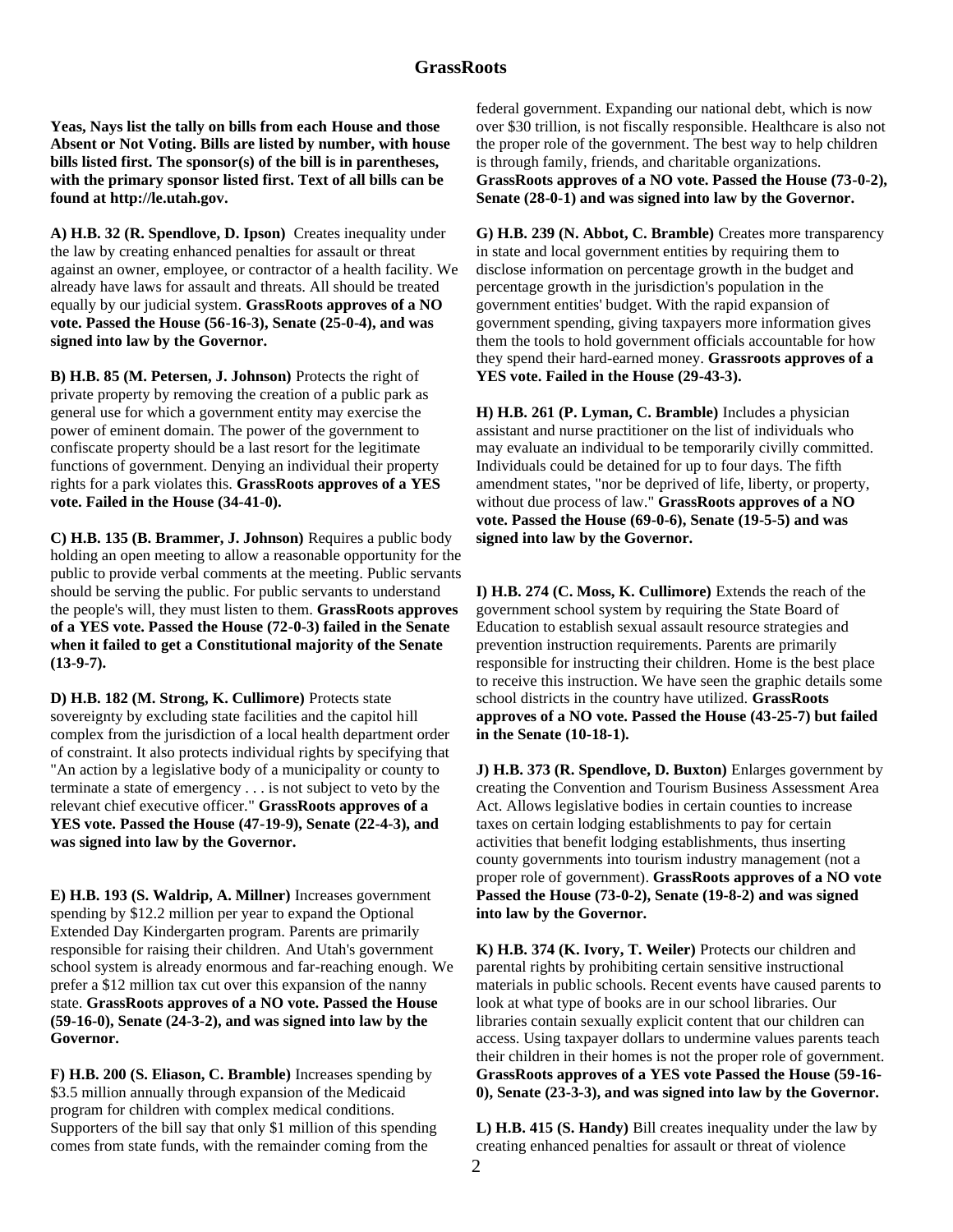against a transit worker. As with other bills, assault and the threat of assault is already against the law. Our laws should treat all equally. **GrassRoots approves of a NO vote. Failed in the House (36-34-5) because the bill could not get a constitutional majority of 38.** 

**M) H.B. 422 (J. Teuscher, T. Weiler)** Allows school boards to allow students who are 16 and 17 years old to vote in local school board elections. A decision about voting eligibility for government positions should be considered a legislative matter to be decided by the Legislature (or, if a constitutional matter, then it should be proposed by the Legislature and decided by the people of Utah). It should not be an experimental pilot project to be chosen by local school boards. **GrassRoots approves of a NO vote. Failed in the House (29-46-0).** 

**N) H.B. 462 (S. Waldrip, J. Anderegg)** Increases government spending by \$1.8 million in FY2023 and puts several requirements upon local governments to implement affordable housing plans. Affordable housing is not the proper role of the government. When the government gets to be involved in housing, many consider it the responsibility of the government to provide housing for its citizens, and the cancerous entitlement mentality grows. Affordable housing laws also are a threat to private property rights. The right and control of property are one of the foundations of a free people. **GrassRoots approves of a NO vote. Passed the House (61-11-3), Senate (24-3-2), and was signed into law by the Governor.** 

**O) S.B. 49 (R. Winterton, S. Handy)** Authorizes an additional \$12 million of tax credit certificates to film companies for rural film productions. While GrassRoots is not opposed to \$12 million in tax cuts, this is another example of unequal treatment under the law and a crony capitalist giveaway to filmmakers. If the state government can live without these \$12 million (and we think it can), then additional broad-based tax-rate reduction would be appropriate. **GrassRoots approves of a NO vote. Passed the House (50-22-3), Senate (22-7-0) and became law without Governor's signature. We are scoring this as if he were absent, since the Governor could have signed or vetoed the bill.**

**P) S.B. 59 (D. McCay, C. Snider)** Reduces the tax rate from 4.95% to 4.85% on individual and corporate taxable income. While GrassRoots believes this reduction should have been larger, we favor tax rate reduction, which benefits all citizens. Further rate reduction should occur next session. **GrassRoots approves of a YES vote. Passed the House (63-12-0), Senate (28-0-1), and was signed into law by the Governor.**

**Q) S.B. 88 (L. Fillmore, M. Winder)** Creates fourth amendment concerns by making the electronic certificate and identification card program a permanent option. Digital ID has created several issues. The government has expanded what driver licenses are used for, creating privacy concerns. Many in government want to enlarge the use of a digital license. Digital ID could allow law enforcement to use the digital driver's license as a pretext to search people's devices. Other future concerns would be that records of digital I.D. checks could be held in a centralized

database to allow tracking of everyday activities, and the government could use digital id for vaccine passports. While this bill says it requires security and privacy, we believe this opens the door to increased surveillance of citizens. **GrassRoots approves of a NO vote. Passed the Senate (25-0-4) but did not come up for a vote in the House.** 

**R) S.B. 115 (C. Wilson, C. Maloy)** Protects second amendment rights in the state by creating the Firearms Preemption Enforcement Act. With limited, specified exceptions, the Act states that a local or state governmental entity may not enact or enforce a directive regulating possession, ownership, sale, transport, transfer, or use of firearms on public or private property. Bill waives immunity from suit for local and state government entities violating the Act. **GrassRoots approves of a YES vote. Passed the House (58-16-1), Senate (20-5-4), and was signed into law by the Governor.** 

**S) S.B. 128 (C. Bramble, B. Brammer)** Reauthorizes all rules of Utah state agencies. Insofar as any of these administrative rules are legislative in their nature, which violates the Utah State Constitution Article V Section 1 "The powers of the government of the State of Utah shall be divided into three distinct departments, the Legislative, the Executive, and the Judicial; and no person charged with the exercise of powers properly belonging to one of these departments, shall exercise any functions appertaining to either of the others, except in the cases herein

expressly directed or permitted" Insofar as any of these rules are executive in their nature, there is no need for the Legislature to authorize them We also wonder: How many legislators read and understood all of the rules that they just voted to reauthorize. **GrassRoots approves of a NO vote. Passed the House (68-0-7), Senate (26-0-3) and was signed into law by the Governor.** 

**T) S.B. 185 (L. Escamilla, M. Schultz)** Expands the government's spending by over \$7 million in FY2023 and \$9 million in FY2024 by directing the Department of Health to expand eligibility for all Utah children under Medicaid and CHIP. Providing health care is not the role of the government. Providing children's health care is best done by family, friends, and charitable organizations. **GrassRoots approves of a NO vote. Passed the Senate (21-5-3) but did not come up for a vote in the House.** 

**U) S.B. 188 (K. Cullimore, S. Waldrip)** Enlarges an existing program and renames it the Clean Fuels and Emission Reduction Technology Program. Bill also expands low-income assistance programs and adds construction and farm equipment to the "clean vehicles" list that qualifies. Increases government spending by \$127,000. **GrassRoots approves of a NO vote. Passed the House (49-24-2), Senate (20-3-6), and was signed into law by the Governor.** 

**V) S.B. 212 (A. Millner, J. Moss)** Creates the Manufacturing Modernization Grant Program and a one-time appropriation of \$10.million to award grants to existing Utah businesses to establish, relocate, retain or develop the manufacturing industry in the state. While GrassRoots supports more manufacturing in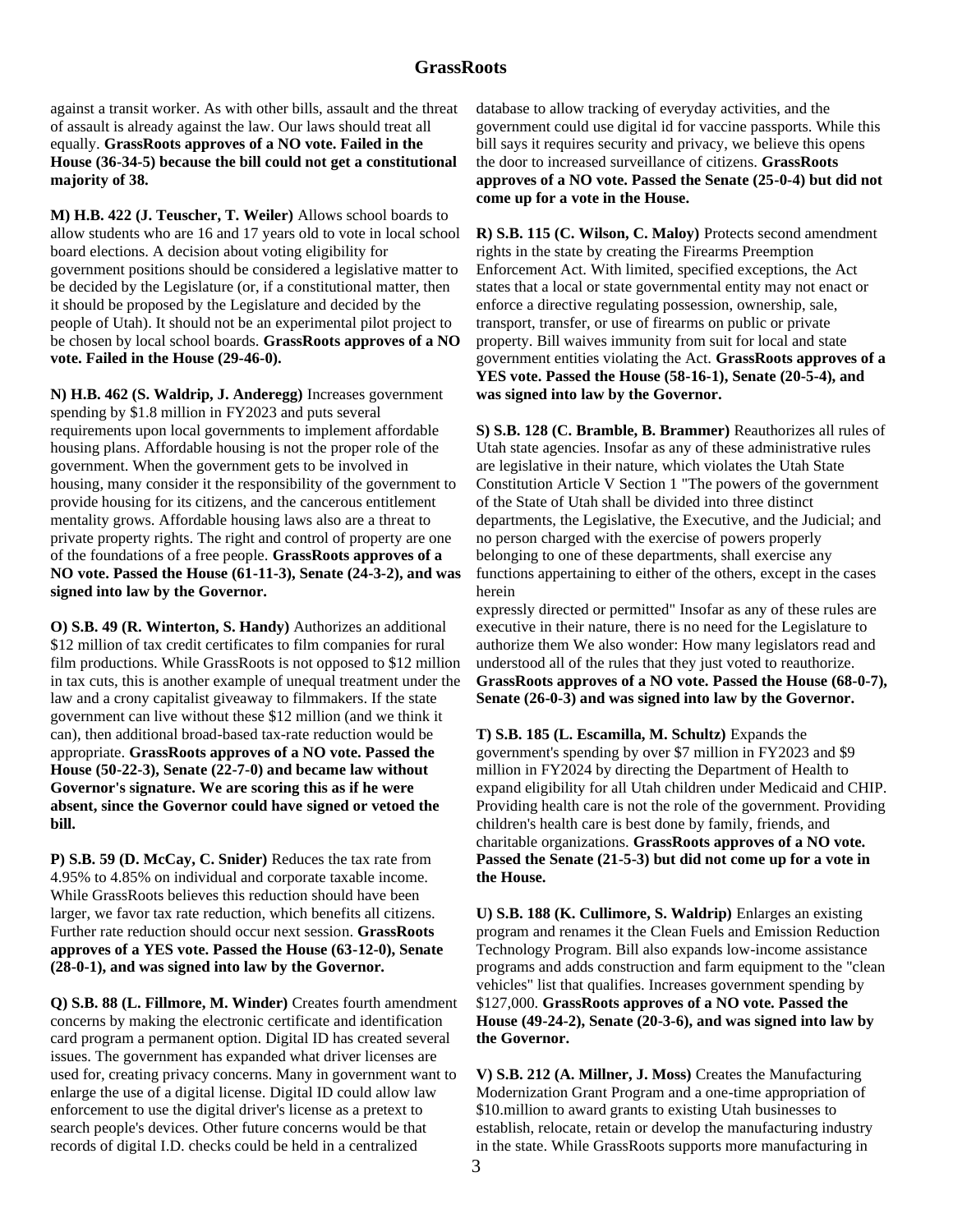the state, this bill smacks of socialism and cronyism as government redirects taxpayer funds to favored businesses. **GrassRoots approves of a NO vote. Passed the House (69-0- 6), Senate (18-4-7) and was signed into law by the Governor.** 

**W) S.B. 238 (J. Anderegg, S. Waldrip)** Enacts provisions related to the "Covid-19 Homeless Housing and Services Grant Program" to fund projects for affordable housing. Would increase government spending by \$55 million. **GrassRoots approves of a NO vote. Passed the House (63-7-5), Senate (25-1-3), and was signed into law by the Governor.** 

**X) SJR 3 (D. McCay, C. Pierucci)** Protected rights by terminating the public health orders (mask mandates) in Salt Lake and Summit Counties. Mask mandates violate personal and property rights (including First, Fourth, and Fifth Amendment rights) by dictating to individuals what actions can occur on their property (including their own bodies). We believe there is not and never was Probable Cause for the mask mandates that SJR3 terminates.**GrassRoots approves of a YES vote. Passed the House (45-29-1 and Senate (22-5-2). It did not require the Governor's signature.** 

| <b>Utah State House</b>              |                       |                                                                                      |            |            |                   |              |           |              |                   |                              |              |                              |              |                   |              |                   |                   |              |                   |          |              |                   |              |                   |                   |            |
|--------------------------------------|-----------------------|--------------------------------------------------------------------------------------|------------|------------|-------------------|--------------|-----------|--------------|-------------------|------------------------------|--------------|------------------------------|--------------|-------------------|--------------|-------------------|-------------------|--------------|-------------------|----------|--------------|-------------------|--------------|-------------------|-------------------|------------|
| 2022 Voting Summary                  |                       |                                                                                      |            |            |                   |              |           |              |                   |                              |              |                              |              |                   |              |                   |                   |              |                   |          |              |                   |              |                   |                   |            |
|                                      |                       | Y or y="yes", N or n="no"; a=absent or not voting; Y or N=good vote; y or n=bad vote |            |            |                   |              |           |              |                   |                              |              |                              |              |                   |              |                   |                   |              |                   |          |              |                   |              |                   |                   |            |
|                                      |                       |                                                                                      |            |            |                   |              | HB        | HB           |                   | HB                           |              | HB                           | HB           |                   |              | HB                |                   |              |                   |          |              |                   |              | SB                |                   | SJR        |
|                                      |                       |                                                                                      |            |            | HB<br>32          | HB<br>85     | 135       | 182          | HB<br>193         | 200                          | HB<br>239    | 261                          | 274          | HB<br>373         | HB<br>374    | 415               | HB<br>422         | HB<br>462    | SB<br>49          | SB<br>59 | SB<br>115    | SB<br>128         | SB<br>188    | 212               | SB<br>238         | 3          |
| <b>GrassRoots Recommended Votes:</b> |                       |                                                                                      |            |            | N                 | Y            | Y         | Y            | N                 | N                            | Y            | N                            | N            | N                 | Y            | Ν                 | Ν                 | N            | N                 | Y        | Y            | Ν                 | Ν            | N                 | Ν                 | Y          |
|                                      |                       |                                                                                      |            |            |                   |              |           |              |                   |                              |              |                              |              |                   |              |                   |                   |              |                   |          |              |                   |              |                   |                   |            |
|                                      |                       |                                                                                      | 2022       | Lifetime   |                   |              |           |              |                   |                              |              |                              |              |                   |              |                   |                   |              |                   |          |              |                   |              |                   |                   |            |
| <b>Rep-Party</b>                     | Dist                  | County(ies)                                                                          | Score      | Score      |                   |              |           |              |                   |                              |              |                              |              |                   |              |                   |                   |              |                   |          |              |                   |              |                   |                   |            |
| Nelson Abbott-R                      | 60                    | Utah                                                                                 | 57%        | 67%        | N                 | Υ            |           | Y            | N                 | $\mathsf{v}$                 | Ÿ            | $\mathsf{V}$                 | $\mathbf N$  | $\mathsf{v}$      | Y            | a                 | N                 | $\mathsf{v}$ | $\mathbf{v}$      | Y        |              | $\mathsf{v}$      | $\mathsf{v}$ | $\mathsf{V}$      | $\mathsf{v}$      | Y          |
| Cheryl Acton-R                       | 43                    | Salt Lake                                                                            | 55%        | 60%        | $\mathsf{V}$      |              |           | Ÿ            | N                 | $\mathsf{V}$                 | Ÿ            | $\mathsf{v}$                 | $\mathbf N$  | $\mathsf{V}$      | Ÿ            | N                 | N                 | v            | V                 | Ÿ        |              | V                 | $\mathsf{v}$ | v                 | V                 | Ÿ          |
| Carl Albrecht-R                      | 70                    |                                                                                      | 45%        | 51%        | $\mathsf{v}$      | n.           |           |              |                   | $\mathsf{v}$                 | n            | $\mathsf{v}$                 | N            | $\mathsf{v}$      |              | N                 | N                 | v            | $\mathsf{v}$      |          |              | $\mathbf{v}$      | N            | v                 | $\mathsf{V}$      |            |
| Melissa Ballard-R                    | 20                    | Davis                                                                                | 27%        | 43%        | $\mathsf{v}$      | n            |           | Y            | $\mathbf v$       | $\mathsf{v}$                 | n            | $\mathbf{v}$                 | $\mathsf{V}$ | $\mathsf{v}$      | v            | $\mathsf{V}$      | N                 | $\mathsf{v}$ | $\mathbf{v}$      | v        | ۷            | $\mathsf{V}$      | $\mathsf{v}$ | $\mathsf{V}$      | $\mathsf{V}$      | n          |
| Stewart Barlow-R                     | 17                    | Davis                                                                                | 38%        | 56%        | $\mathsf{v}$      | $\mathsf{n}$ |           |              | V                 | $\mathsf{V}$                 | n            | $\mathsf{V}$                 | a            | V                 |              | $\mathsf{V}$      | N                 | v            | V                 |          |              | V                 | N            | v                 | V                 |            |
| <u> Sav Lvnn Bennion-C</u>           | 46                    | Salt Lake                                                                            | 5%         | 15%        | $\mathsf{v}$      | n.           | Ÿ         | n.           | $\mathsf{v}$      | $\mathsf{v}$                 | n            | $\mathsf{v}$                 | $\mathsf{v}$ | $\mathsf{v}$      | n            | $\mathsf{v}$      | $\mathsf{v}$      | $\mathsf{v}$ | $\mathbf{v}$      | n        | n            | $\mathsf{v}$      | $\mathsf{v}$ | $\mathsf{v}$      | $\mathsf{v}$      | n.         |
| Kera Birkeland-R                     | 53                    |                                                                                      | 68%        | 77%        | N                 |              |           | Y            | N                 | $\mathsf{V}$                 | Υ            | $\mathsf{V}$                 | N            | $\mathsf{V}$      | Y            | N                 | N                 | N            | $\mathsf{V}$      |          |              | $\mathsf{V}$      | N            | $\mathsf{v}$      | $\mathsf{V}$      |            |
| Brady Brammer-R                      | 27                    | Utah                                                                                 | 59%        | 70%        | N                 |              |           | Ÿ            | V                 | $\mathsf{V}$                 | Ÿ            | $\mathsf{v}$                 | N            | $\mathsf{v}$      | Ÿ            | N                 | N                 | $\mathsf{V}$ | N                 |          |              | $\mathsf{v}$      | $\mathsf{V}$ | V                 | $\mathsf{v}$      |            |
| Joel Briscoe-D                       | 25                    | Salt Lake                                                                            | 9%         | 16%        | $\mathsf{V}$      | n            |           | n            | $\mathsf{V}$      | $\mathsf{v}$                 | n            | $\mathsf{v}$                 | $\mathsf{V}$ | $\mathsf{v}$      | n            | $\mathsf{V}$      | $\mathsf{v}$      | V            | N                 | n        | n            | $\mathsf{V}$      | V            | $\mathsf{v}$      | $\mathsf{v}$      | n          |
| Walt Brooks-R                        | 75                    | Washington                                                                           | 48%        | 62%        | $\mathsf{v}$      |              |           | Y            | <b>V</b>          | $\mathsf{v}$                 | n            | V                            | N            | V                 | Y            | N                 | N                 | v            | a                 | Y        |              | $\mathsf{V}$      | V            | v                 | V                 |            |
| Jeff Burton-R                        | 66                    | Utah                                                                                 | 55%        | 61%        | $\mathsf{v}$      |              |           |              | N                 | $\mathsf{v}$                 |              | $\mathsf{v}$                 | N            | $\mathsf{V}$      |              | a                 | N                 | v            | $\mathsf{v}$      |          |              | a                 | V            | V                 | $\mathsf{V}$      |            |
| Scott Chew-R                         | 55                    | Uintah, Dusch                                                                        | 43%        | 48%        | $\mathsf{v}$      | Y            | ۷         | Y            | $\mathsf{v}$      | $\mathsf{V}$                 | $\mathsf n$  | $\mathsf{v}$                 | a            | $\mathsf{v}$      | Ÿ            | $\mathsf{v}$      | N                 | $\mathsf{v}$ | N                 | ۷        | Ÿ            | $\mathsf{V}$      | $\mathsf{V}$ | V                 | $\mathsf{v}$      | Ÿ          |
| Kay Christofferson-R                 | 56                    | Utah                                                                                 | 64%        | 62%        | $\mathsf{V}$      |              |           |              | N                 | $\mathsf{v}$                 |              | $\mathsf{v}$                 | N            | $\mathsf{V}$      |              | N                 | N                 | $\mathsf{v}$ | N                 |          |              | $\mathsf{v}$      | N            | $\mathsf{v}$      | $\mathsf{V}$      |            |
| Clare Collard-D                      | 22                    | Salt Lake                                                                            | 10%        | 13%        | $\mathsf{v}$      | n            | Ÿ         | n            |                   | $\mathbf{v}$                 | n            | v                            | V            | v                 | n            |                   |                   | v            |                   |          | n            | $\mathbf{v}$      | v            | a                 | $\mathsf{V}$      | n          |
| Jen Dailey-Provost-D                 | 24                    | Salt Lake                                                                            | 9%         | 19%        | $\mathsf{v}$      | n            |           | $\mathsf{n}$ | V                 | $\mathsf{V}$                 | $\mathsf{n}$ | v                            | $\mathsf{v}$ | $\mathsf{V}$      | $\mathsf{n}$ | $\mathsf{v}$      | $\mathsf{v}$      | V            | $\mathsf{v}$      |          | $\mathsf{n}$ | $\mathsf{v}$      | V            | v                 | $\mathsf{V}$      | $\sf n$    |
| James Dunnigan-R                     | 39                    | Salt Lake                                                                            | 32%        | 49%        | $\mathsf{v}$      | $\mathsf{n}$ |           |              |                   | $\mathsf{v}$                 | $\mathsf{n}$ | $\mathsf{v}$                 | $\mathsf{v}$ | $\mathsf{v}$      |              | N                 | N                 | v            | $\mathsf{V}$      |          |              | $\mathsf{v}$      |              | V                 | $\mathsf{V}$      | $\sf n$    |
| Steve Eliason-R                      | 45                    | Salt Lake                                                                            | 27%        | 39%        | $\mathsf{v}$      | n            | ۷         | Y            | $\mathbf v$       | $\mathsf{v}$                 | $\mathsf{n}$ | $\mathbf{v}$                 | $\mathsf{v}$ | $\mathsf{v}$      | Y            | $\mathbf{v}$      | N                 | $\mathsf{v}$ | $\mathsf{V}$      | v        | Ÿ            | $\mathsf{V}$      | $\mathbf v$  | $\mathsf{V}$      | $\mathsf{v}$      | n          |
| Joel Ferry-R                         | $\overline{1}$        | Box Elder, Cache                                                                     | 50%        | 56%        | N                 |              |           | Y            | $\mathsf{V}$      | $\mathsf{v}$                 | Υ            | $\mathsf{v}$                 | $\mathsf{V}$ | v                 |              | $\mathsf{V}$      | N                 | V            | $\mathsf{V}$      |          |              | $\mathsf{V}$      | v            | a                 | a                 |            |
| Matthew Gwynn-R                      | 29                    | Weber, Box Elder                                                                     | 36%        | 55%        | $\mathsf{v}$      | Ÿ            |           | Ÿ            | $\mathsf{V}$      | $\mathsf{V}$                 | n.           | $\vee$                       | V            | $\mathsf{V}$      |              | $\mathsf{v}$      | N                 | V            | $\mathsf{v}$      |          |              | $\mathsf{v}$      | V            | V                 | $\mathsf{V}$      | Ÿ          |
| Stephen Handy-R                      | 16                    | Davis                                                                                | 29%        | 39%        | $\mathsf{v}$      | n.           |           | $\mathsf{n}$ | $\mathsf{v}$      | a                            | Y            | $\mathsf{v}$                 | $\mathsf{v}$ | $\mathsf{v}$      | ٧            | $\mathsf{v}$      | N                 | $\mathsf{v}$ | $\mathsf{v}$      |          | ۷            | $\mathsf{v}$      | $\mathbf{v}$ | $\mathsf{v}$      | $\mathsf{v}$      | n          |
| Suzanne Harrison-D                   | 32                    | Salt Lake                                                                            | 14%        | 17%        | $\mathsf{v}$      | n            |           | a            | V                 | $\mathsf{v}$                 | n            | $\mathsf{v}$                 | V            | $\mathsf{V}$      |              | $\mathsf{v}$      | V                 | V            | V                 |          | n            | V                 | V            | V                 | $\mathsf{v}$      | n          |
| Timothy Hawkes-R                     | 18                    | Davis                                                                                | 29%        | 51%        | a                 | n            | a         | a            | $\mathsf{v}$      | $\mathsf{v}$                 | Ÿ            | V                            | $\mathsf{V}$ | $\mathsf{V}$      | Ÿ            | $\mathsf{v}$      | $\mathsf{v}$      | a            | N                 | Ÿ        |              | $\mathsf{V}$      | V            | $\mathsf{v}$      | a                 | n          |
| Jon Hawkins-R                        | 57                    | Utah                                                                                 | 45%        | 53%        | $\mathsf{V}$      | Υ            |           | Υ            | V                 | V                            | Ÿ            | v                            | N            | $\mathsf{V}$      | Ÿ            | N                 | $\mathsf{v}$      | y            | $\mathsf{v}$      | Ÿ        | Y            | V                 | V            | y                 | V                 | Y          |
| ìandra Holl                          | 23                    | Salt Lake                                                                            | 5%         | 20%        | $\mathsf{v}$      | n.           | v         | $\mathsf{n}$ | $\mathsf{V}$      | $\mathsf{v}$<br>$\mathsf{v}$ | n.           | $\mathbf{v}$                 | $\mathsf{v}$ | $\mathsf{V}$      | n.           | $\mathsf{V}$      | $\mathsf{v}$      | $\mathsf{V}$ | $\mathsf{v}$      | n        | $\mathsf{n}$ | $\mathsf{v}$      | $\mathbf v$  | $\mathsf{v}$      | $\mathsf{v}$      | n.<br>۷    |
| <u>Ken Ivory-R</u><br>Dan Johnson-R  | 47<br>$\overline{4}$  | Salt Lake<br>Cache                                                                   | 71%<br>36% | 71%<br>41% | N<br>$\mathsf{V}$ |              |           | Ÿ            | N<br>$\mathsf{V}$ | V                            | $\mathsf{n}$ | $\mathsf{v}$                 | a<br>V       | $\mathsf{v}$      |              | N<br>$\mathsf{v}$ | N<br>$\mathsf{V}$ | N            | N<br>$\mathsf{V}$ |          |              | $\mathsf{V}$      | N<br>V       | $\mathsf{V}$<br>V | N                 |            |
| Marsha Judkins-R                     | 61                    | Utah                                                                                 | 36%        | 48%        | $\mathsf{v}$      | v            |           | Ÿ            | $\mathsf{v}$      | $\mathsf{v}$                 | Ÿ            | $\mathsf{v}$<br>$\mathsf{v}$ | V            | V<br>$\mathsf{V}$ |              | $\mathsf{v}$      | $\mathsf{v}$      | v<br>v       | $\mathsf{V}$      |          |              | V<br>$\mathbf{v}$ | $\mathsf{v}$ | $\mathsf{v}$      | V<br>$\mathsf{V}$ | Ÿ          |
| \rian Kinn-D                         | 28                    | SL/Summit                                                                            | 5%         | 18%        | $\mathsf{v}$      | n            |           | $\mathsf{n}$ | $\mathsf{v}$      | $\mathsf{v}$                 | n            | $\mathsf{v}$                 | $\mathsf{v}$ | $\mathsf{v}$      | n            | $\mathsf{v}$      | $\mathsf{v}$      | V            | $\mathsf{v}$      | n        | n            | $\mathsf{v}$      | $\mathsf{v}$ | $\mathsf{v}$      | $\mathsf{V}$      | n          |
| Mike Kohler-R                        | 54                    | Summit, Wasatch                                                                      | 64%        | 66%        | N                 |              |           |              | N                 | $\mathsf{v}$                 | n            | V                            | V            | V                 |              | N                 | N                 | N            | V                 |          |              | $\mathsf{V}$      | N            | V                 | N                 |            |
| Karen Kwan-D                         | 34                    | Salt Lake                                                                            | 9%         | 14%        | $\mathsf{v}$      | n            | Y         | n            |                   | $\mathbf{v}$                 | n            | V                            | $\mathsf{v}$ | $\mathsf{v}$      | n            |                   | $\vee$            | $\mathsf{V}$ | $\mathsf{v}$      | Ÿ        | n            | $\mathsf{v}$      |              | $\mathsf{v}$      | $\mathsf{V}$      | n          |
| <b>Bradley Last-R</b>                | 71                    | Iron/Washington                                                                      | 41%        | 50%        | $\mathsf{V}$      | n.           |           | γ            | $\mathsf{V}$      | $\mathsf{v}$                 | n.           | a                            | a            | $\mathsf{V}$      |              | a                 | N                 | $\mathsf{v}$ | $\mathsf{V}$      |          |              | a                 | V            | a                 | $\mathsf{V}$      |            |
| <b>coseman</b><br>Lesser-D           | 10                    | Weber                                                                                | 5%         | 17%        | $\mathsf{v}$      | n            |           | $\mathsf{n}$ | $\mathsf{V}$      | $\mathsf{v}$                 | n            | $\mathbf v$                  | $\mathsf{v}$ | $\mathsf{V}$      | n.           | $\mathsf{v}$      | $\mathsf{v}$      | $\mathsf{V}$ | $\mathsf{v}$      | n        | n.           | $\mathsf{V}$      | $\mathsf{v}$ | v                 | $\mathsf{V}$      | n          |
| Karianne Lisonbee-R                  | 14                    | Davis                                                                                | 64%        | 70%        | N                 |              | ۷         | Y            | $\mathsf{v}$      | $\mathbf{v}$                 | Y            | $\mathsf{v}$                 | N            | $\mathsf{v}$      |              | N                 | N                 | $\mathsf{v}$ | N                 |          |              | $\mathsf{v}$      | N            | $\mathsf{v}$      | $\mathsf{v}$      | Y          |
| Steven Lund-R                        | 58                    | Juab, Sanpete                                                                        | 48%        | 58%        | V                 | n            |           | a            | V                 | V                            | Ÿ            | $\mathsf{v}$                 | $\mathbf N$  | V                 |              | N                 | N                 | V            | V                 |          |              | V                 | N            | v                 | V                 |            |
| Phil Lyman-R                         | 73                    |                                                                                      | 64%        | 71%        | N                 | ٧            | v         | Y            | N                 | $\mathsf{v}$                 | n.           | $\mathsf{v}$                 | $\mathsf{v}$ | $\mathsf{v}$      | Ÿ            | N                 | N.                | N            | $\mathsf{v}$      | Ÿ        | v            | $\mathsf{v}$      | N            | $\mathsf{v}$      | N                 | Ÿ          |
| Cory Maloy-R                         | 6                     | Utah                                                                                 | 64%        | 68%        | N                 | ٧            |           | Y            | V                 | V                            | Y            | $\mathsf{v}$                 | N            | $\mathsf{V}$      | Υ            | N                 | N                 | $\mathsf{V}$ | N                 |          |              | $\mathsf{V}$      | N            | $\mathsf{v}$      | $\mathsf{V}$      | Y          |
| Ashlee Matthews-D                    | 38                    | Salt Lake                                                                            | 10%        | 13%        | $\mathsf{V}$      | n            |           | a            | y                 | V                            | n            | $\vee$                       | $\mathsf{V}$ | $\mathsf{V}$      | n            | V                 | $\mathsf{V}$      | y            | $\mathsf{v}$      |          | n            | $\mathsf{y}$      | $\vee$       | V                 | $\mathsf{V}$      | n          |
| Kelly Miles-R                        | 11                    | Davis/Weber                                                                          | 32%        | 34%        | $\mathsf{v}$      | n            | Y.        | Y            | $\mathsf{v}$      | $\mathsf{v}$                 | $\mathsf{n}$ | $\mathsf{v}$                 | $\mathsf{V}$ | $\mathsf{V}$      |              | $\mathsf{v}$      | $\mathsf{v}$      | $\mathsf{v}$ | N                 | Y        | Ÿ            | $\mathsf{v}$      | $\mathsf{v}$ | $\mathsf{v}$      | $\mathsf{v}$      | Ÿ          |
|                                      |                       |                                                                                      |            |            |                   |              |           |              |                   |                              |              |                              |              |                   |              |                   |                   |              |                   |          |              |                   |              |                   |                   |            |
|                                      |                       |                                                                                      | 2022       | Lifetime   |                   |              |           |              |                   |                              |              |                              |              |                   |              |                   |                   |              |                   |          |              |                   |              |                   |                   |            |
| <b>GrassRoots Recommended Votes:</b> |                       | Score                                                                                | Score      | N          | Y                 | Y            | Y         | N            | N                 | Y                            | N            | N                            | N            | Y                 | N            | N                 | Ν                 | N            | Y                 | Y        | N            | N                 | N            | N                 | Y                 |            |
|                                      |                       |                                                                                      |            |            | HB                | HB           | <b>HB</b> | HB           | HB                | HB                           | HB           | HB                           | HB           | HB                | HB           | HB                | <b>HB</b>         | HB           | SB                | SB       | <b>SB</b>    | SB                | SB           | <b>SB</b>         | SB                | <b>SJR</b> |
|                                      |                       |                                                                                      |            |            | 32                | 85           | 135       | 182          | 193               | 200                          | 239          | 261                          | 274          | 373               | 374          | 415               | 422               | 462          | 49                | 59       | 115          | 128               | 188          | 212               | 238               | 3          |
|                                      | <b>Good Vote</b>      |                                                                                      |            |            |                   |              |           |              |                   |                              |              |                              |              |                   |              |                   |                   |              |                   |          |              |                   |              |                   |                   |            |
|                                      | Top 10%<br>Bottom 10% |                                                                                      |            |            |                   |              |           |              |                   |                              |              |                              |              |                   |              |                   |                   |              |                   |          |              |                   |              |                   |                   |            |
|                                      |                       |                                                                                      |            |            |                   |              |           |              |                   |                              |              |                              |              |                   |              |                   |                   |              |                   |          |              |                   |              |                   |                   |            |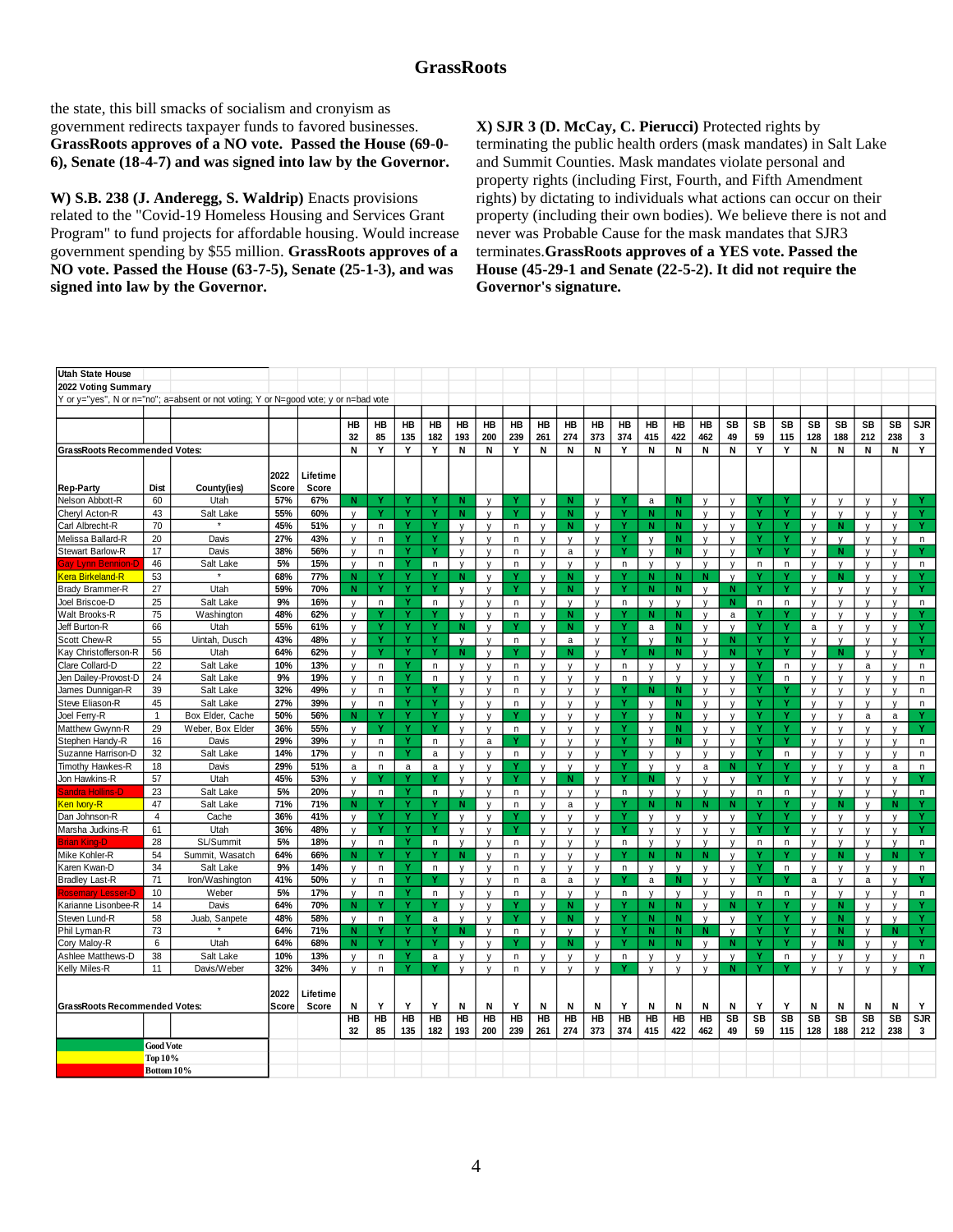| <b>Utah State House</b>                      |                      |                                                                                      |            |            |                   |         |              |              |              |                   |        |             |              |           |             |              |              |                   |                   |              |             |        |              |             |              |              |
|----------------------------------------------|----------------------|--------------------------------------------------------------------------------------|------------|------------|-------------------|---------|--------------|--------------|--------------|-------------------|--------|-------------|--------------|-----------|-------------|--------------|--------------|-------------------|-------------------|--------------|-------------|--------|--------------|-------------|--------------|--------------|
| 2022 Voting Summary                          |                      |                                                                                      |            |            |                   |         |              |              |              |                   |        |             |              |           |             |              |              |                   |                   |              |             |        |              |             |              |              |
|                                              |                      | Y or y="yes", N or n="no"; a=absent or not voting; Y or N=good vote; y or n=bad vote |            |            |                   |         |              |              |              |                   |        |             |              |           |             |              |              |                   |                   |              |             |        |              |             |              |              |
|                                              |                      |                                                                                      |            |            | НB                | HB      | HB           | HB           | HB           | HB                | HB     | HB          | HB           | HB        | HB          | HB           | HB           | HB                | SB                | SB           | SB          | SB     | SB           | SB          | SB           | SJR          |
|                                              |                      |                                                                                      |            |            | 32                | 85      | 135          | 182          | 193          | 200               | 239    | 261         | 274          | 373       | 374         | 415          | 422          | 462               | 49                | 59           | 115         | 128    | 188          | 212         | 238          | 3            |
| <b>GrassRoots Recommended Votes</b>          |                      |                                                                                      |            |            | N                 | Y       | Υ            | Υ            | N            | N                 | Y      | N           | N            | N         | Y           | N            | N            | N                 | N                 | Υ            | Y           | N      | N            | N           | N            | Υ            |
|                                              |                      |                                                                                      |            |            |                   |         |              |              |              |                   |        |             |              |           |             |              |              |                   |                   |              |             |        |              |             |              |              |
|                                              |                      |                                                                                      | 2022       | Lifetime   |                   |         |              |              |              |                   |        |             |              |           |             |              |              |                   |                   |              |             |        |              |             |              |              |
| <b>Rep-Party</b>                             | Dist                 | County(ies)                                                                          | Score      | Score      |                   |         |              |              |              |                   |        |             |              |           |             |              |              |                   |                   |              |             |        |              |             |              |              |
| Carol Moss-D                                 | 37                   | Salt Lake                                                                            | $5%$       | 15%        | у                 | n       |              | n            | у            | у                 | n      | у           | y            | у         | n           | у            | y            | у                 | у                 | n            | n           | у      | у            | у           | у            | n            |
| Jefferson Moss-R                             | $\overline{2}$       | Utah                                                                                 | 63%        | 70%        | y                 | Y       | Y            | Υ            | y            | y                 | n      | y           | N            | a         | Υ           | N            | N            | a                 | $\mathsf{a}$      | Y            | Y           | y      | a            | $\mathsf a$ | a            | Y            |
| Calvin Musselman-R                           | 9                    | Weber                                                                                | 41%        | 54%        | у                 | n       | Y            |              | y            | y                 |        | y           | y            | y         | Y           | y            | N            | y                 | N                 | Y            | Y           | у      | V            | y           | $\mathsf{V}$ | Y            |
| Merrill Nelson-R                             | 68                   | $^\star$                                                                             | 36%        | 42%        | у                 | n       |              | n            | у            | у                 | n      | у           | y            | y         | Ÿ           | y            | N            | y                 | N                 |              |             | V      | N            | y           | N            | n            |
| <b>Doua Owens-D</b>                          | 36                   | Salt Lake                                                                            | 5%         | 17%        | y                 | n       | Ÿ            | n            | V            | у                 | n      | y           | V            | y         | n           | V            | $\mathsf{V}$ | V                 | V                 | $\mathsf{n}$ | n           | у      | V            | y           | V            | n            |
| Mike Petersen-R                              | 3                    | Cache                                                                                | 68%        | 85%        | у                 |         |              |              | N            | y                 | n      | у           | N            | y         |             | N            | N            |                   | N                 |              |             | y      | N            | y           | N            | Y            |
| Karen Peterson-R                             | 13                   | Davis                                                                                | 35%        | 35%        | y                 | $\sf n$ |              | a            | $\mathsf{v}$ | y                 | n      | y           | V            | у         |             | N            | N            | $\mathsf{v}$      | N                 | N            | ۷           | a      | $\mathsf{V}$ | y           | $\mathsf{y}$ | $\mathsf n$  |
| Val Peterson-R                               | 59                   | Utah                                                                                 | 59%        | 67%        | у                 | ٧       |              |              | N            | у                 | n      | у           | N            | y         |             | N            | N            | N                 | y                 | Y<br>N       | Y<br>۷      | у      | N            | у           | y            |              |
| Candice Pierucci-R                           | 52<br>40             | Salt Lake                                                                            | 52%        | 65%        | V<br>N            |         |              |              | y            | y                 |        | y           | y            | y         | Y           | N            | y            | y                 | N                 |              |             | V      | N            | y           | a            | Y            |
| Stephanie Pitcher-D                          |                      | Salt Lake                                                                            | 15%        | 15%        |                   | $\sf n$ |              | $\mathsf{n}$ | y            | у                 | n      | y           | $\mathsf{V}$ | y         | n           | N            | $\mathsf{v}$ | a                 | y                 | n            | $\mathsf n$ | y      | y            | y           | a            | n            |
| Susan Pulsipher-R<br><b>Adam Robertson-R</b> | 50<br>63             | Salt Lake<br>Utah                                                                    | 38%<br>71% | 60%<br>84% | V<br>N            | n       | Ÿ            | Ÿ            | y<br>N       | y                 | n<br>Y | y<br>V      | N<br>a       | y         | Y           | N<br>N       | N<br>N       | $\mathsf{v}$<br>N | $\mathsf{V}$<br>N | N            | Y           | y      | V<br>N       | y           | y            | a<br>Y       |
| Judy Rohner-R                                | 33                   | Salt Lake                                                                            | 35%        | 35%        | y                 | Y       | $\mathsf{a}$ | ۷            | y            | y<br>y            | a      | V           | V            | y<br>y    | Ÿ           | N            | N            | V                 | y                 | n            | ۷           | y<br>y | y            | y<br>y      | y<br>y       | Y            |
|                                              | 26                   | Salt Lake                                                                            | 5%         | 15%        | у                 | n       |              | n            | у            | y                 | n      | y           | $\mathsf{V}$ | у         | $\mathsf n$ | у            | $\mathsf{y}$ | y                 | y                 | n            | $\mathsf n$ | a      | y            | y           | y            | $\mathsf n$  |
| Douglas Sagers-R                             | 21                   | Tooele                                                                               | 36%        | 39%        | y                 | n       | Y            | n            | у            | у                 |        | y           | N            | y         |             | у            | N            | y                 | y                 |              |             | y      | v            | y           | y            |              |
| Mike Schultz-R                               | 12                   | Weber/Davis                                                                          | 45%        | 46%        | у                 | Y       |              | a            | y            | а                 | Y      | у           | N            | y         | Ÿ           | $\mathsf{v}$ | N            | $\mathsf{V}$      | V                 |              |             | у      | N            | y           | V            | Y            |
| <b>Travis Seegmiller-R</b>                   | 62                   | Washington                                                                           | 80%        | 90%        | a                 | Y       |              |              | N            | y                 |        | $\mathsf a$ | N            | y         |             | N            | N            | N                 | N                 |              |             | y      | N            | y           | $\mathbf N$  | Y            |
| Rex Shipp-R                                  | 72                   | Iron                                                                                 | 59%        | 61%        | N                 |         |              | Ÿ            | V            | y                 | n      | у           | N            | y         |             | N            | N            | N                 | V                 |              |             | у      | N            | y           | V            |              |
| Casey Snider-R                               | 5                    | Cache                                                                                | 62%        | 71%        | y                 | ٧       |              |              | N            | y                 | a      | у           | N            | у         |             | N            | N            | y                 | y                 |              |             | у      | N            | y           | N            |              |
| V Lowry Snow-R                               | 74                   | Washington                                                                           | 37%        | 45%        | a                 | n       |              |              | у            | y                 | a      | у           | у            | y         | Y           | у            | N            | y                 | y                 | Y            |             | у      | у            | a           | у            | Y            |
| Robert Spendlove-R                           | 49                   | Salt Lake                                                                            | 35%        | 38%        | y                 | n       |              |              | у            | у                 | n      | a           | a            | y         | Y           | a            | у            | у                 | y                 | N            |             | у      | a            | a           | у            | Y            |
| Jeffrey Stenquist-R                          | 51                   | Salt Lake                                                                            | 32%        | 45%        | y                 | n       | Y            |              | y            | у                 | n      | V           | y            | y         | Y           | y            | N            | $\mathsf{y}$      | y                 | Y            |             | V      | y            | V           | y            | Y            |
| Andrew Stoddard-D                            | 44                   | Salt Lake                                                                            | 14%        | 14%        | V                 | n       | Y            | $\mathsf n$  | y            | у                 | n      | у           | y            | y         | n           | V            | $\mathsf{V}$ | $\mathsf{v}$      | N                 | Y            | $\mathsf n$ |        | V            | y           | y            | $\mathsf n$  |
| <b>Kevin Stratton-R</b>                      | 48                   | Utah                                                                                 | 70%        | 74%        | N                 |         | Ý            | a            | N            | у                 |        | у           | N            | y         |             | N            | N            | N                 | $\mathsf{v}$      |              |             | a      | N            | y           | y            | Y            |
| Mark Strong-R                                | 41                   | Salt Lake                                                                            | 68%        | 80%        |                   | Ÿ       |              |              | N            | y                 | Y      | y           | N            | y         |             | N            | N            | $\mathsf{V}$      | N                 |              | Y           | y      | N            | у           | y            | Y            |
| Jordan Teuscher-R                            | 42                   | Salt Lake                                                                            | 60%        | 73%        | N                 | Ÿ       | Y            |              | $\mathsf{v}$ | у                 | Y      | a           | $\mathsf{V}$ | у         | Ÿ           | N            | $\mathsf{v}$ | V                 | N                 |              | ۷           | a      | N            | y           | V            | Y            |
| Norman Thurston-R                            | 64                   | Utah                                                                                 | 57%        | 68%        | N                 | Ÿ       | Ý            |              | N            | y                 | Y      | y           | N            | y         |             | N            | N            | $\mathsf{v}$      | $\mathsf a$       |              |             | y      | у            | у           | y            | $\mathsf n$  |
| Steve Waldrip-R                              | 8                    | Weber                                                                                | 23%        | 38%        | y                 | n       | Y            | $\mathsf{n}$ | y            | y                 | Ÿ      | y           | $\mathsf{V}$ | y         |             | $\mathsf{v}$ | $\mathsf{V}$ | V                 | $\mathsf{v}$      |              |             | y      | V            | y           | y            | n            |
| Raymond Ward-R                               | 19                   | Davis                                                                                | 33%        | 34%        | y                 | n       | Ÿ            |              | y            | у                 | n      | y           | a            | y         | Ÿ           | N            | $\mathsf{v}$ | y                 | N                 |              |             | у      | y            | y           | y            | n            |
| Christine Watkins-R                          | 69                   |                                                                                      | 33%        | 40%        | y                 | n       | Ÿ            | a            | y            | y                 | n      | y           | N            | y         | Y           |              | N            | V                 | V                 | Ń            | ۷           | y      | V            | y           | V            | Y            |
| <b>Hizabeth Weight-D</b>                     | 31                   | Salt Lake                                                                            | 5%         | 33%        | у                 | n       | Ý            | n            | y            | у                 | n      | у           | y            | y         | n           | V            | y            | V                 | V                 | $\mathsf{n}$ | a           | y      | y            | y           | y            | n            |
| Douglas Welton-R                             | 67                   | Utah                                                                                 | 43%        | 20%        | y                 | n       | Y            |              | y            | y                 |        | a           | y            | y         |             | N            | y            | N                 | N                 |              |             | V      | y            | y           | y            | n            |
| Aark Wheatlev-D                              | 35                   | Salt Lake                                                                            | 5%         | 20%        | y                 | n       | Y            | $\mathsf{n}$ | y            | у                 | n      | V           | y            | у         | n           | V            | V            | y                 | y                 | n            | n           | y      | y            | y           | V            | n            |
| Stephen Whyte-R                              | 65<br>$\overline{7}$ | Utah                                                                                 | 41%<br>62% | 41%<br>79% | y                 | n<br>Υ  | ٧            | ٧            | у            | y                 |        | у           | y            | y         |             | N<br>N       | N<br>N       | y                 | $\mathsf{V}$<br>N |              |             | y      | y            | у           | y            | Y            |
| Ryan Wilcox-R<br>Brad Wilson-R               | 15                   | Weber<br>Davis                                                                       | 41%        | 53%        | у                 | ٧       | $\mathsf a$  | a            | y            | y                 |        | y           | N            | a         | Ÿ           | $\mathsf a$  | N            | y                 |                   | N            |             | у<br>a | N<br>N       | у           | y            | Y            |
| Mike Winder-R                                | 30                   | Salt Lake                                                                            | 23%        | 38%        | y<br>$\mathsf{v}$ | n       | Y            | Y            | у<br>V       | у<br>$\mathsf{v}$ | n<br>n | a           | y            | y<br>٧    | Y           |              |              | y                 | y<br>V            | N            |             |        |              | y           | y<br>V       | n            |
|                                              |                      |                                                                                      |            |            |                   |         |              |              |              |                   |        |             |              |           |             |              |              |                   |                   |              |             |        |              |             |              |              |
|                                              |                      |                                                                                      | 2022       | Lifetime   |                   |         |              |              |              |                   |        |             |              |           |             |              |              |                   |                   |              |             |        |              |             |              |              |
| GrassRoots Recommended Votes:                |                      |                                                                                      | Score      | Score      | N                 | Y       | Y            | Y            | N            | N                 | Υ      | N           | N            | N         | Y           | N            | N            | N                 | N                 | Y            | Y           | N      | N            | N           | Ν            | Y            |
|                                              |                      |                                                                                      |            |            | НB                | HB      | HB           | HB           | HB           | HB                | HB     | HB          | HB           | <b>HB</b> | HB          | HB           | HB           | HB                | SB                | SB           | SB          | SB     | SB           | SB          | SB           | SJR          |
|                                              |                      |                                                                                      |            |            | 32                | 85      | 135          | 182          | 193          | 200               | 239    | 261         | 274          | 373       | 374         | 415          | 422          | 462               | 49                | 59           | 115         | 128    | 188          | 212         | 238          | $\mathbf{3}$ |
|                                              | Good Vote            |                                                                                      |            |            |                   |         |              |              |              |                   |        |             |              |           |             |              |              |                   |                   |              |             |        |              |             |              |              |
|                                              | Top 10%              |                                                                                      |            |            |                   |         |              |              |              |                   |        |             |              |           |             |              |              |                   |                   |              |             |        |              |             |              |              |
|                                              | Bottom 10%           |                                                                                      |            |            |                   |         |              |              |              |                   |        |             |              |           |             |              |              |                   |                   |              |             |        |              |             |              |              |
|                                              |                      | *House District 53 includes Daggett, Duschesne, Morgan, Rich, Summit Counties        |            |            |                   |         |              |              |              |                   |        |             |              |           |             |              |              |                   |                   |              |             |        |              |             |              |              |
|                                              |                      | House District 68 includes Beaver, Juab, Millard, Tooele, Utah Counties              |            |            |                   |         |              |              |              |                   |        |             |              |           |             |              |              |                   |                   |              |             |        |              |             |              |              |
|                                              |                      | *House District 69 includes Carbon, Duchesne, Emergy, Grand Counties                 |            |            |                   |         |              |              |              |                   |        |             |              |           |             |              |              |                   |                   |              |             |        |              |             |              |              |
|                                              |                      | *House District 70 includes Emery, Grand, Sanpete, Sevier Counties Counties          |            |            |                   |         |              |              |              |                   |        |             |              |           |             |              |              |                   |                   |              |             |        |              |             |              |              |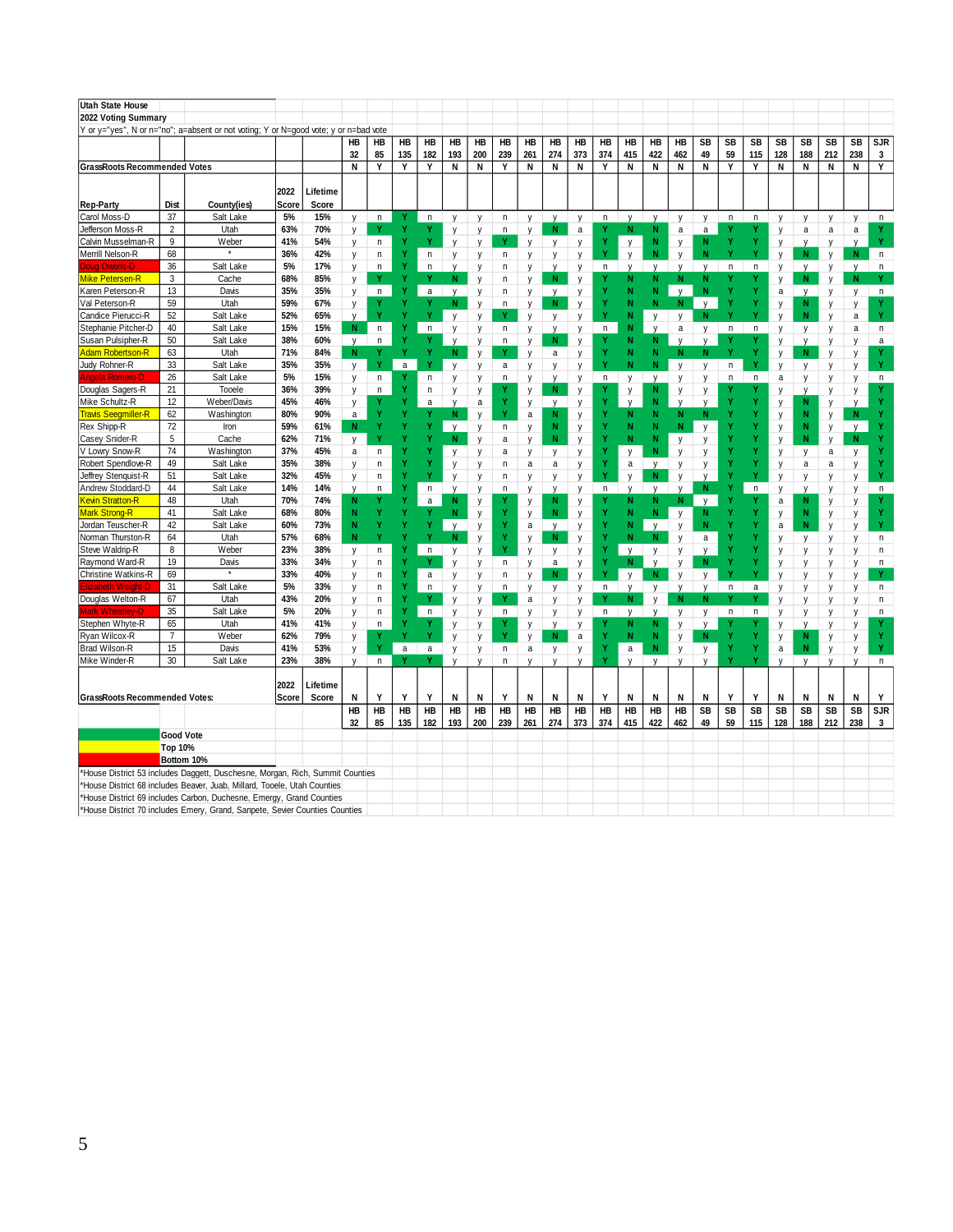| Utah State Senate                                                                                               |                      |                         |               |               |                   |                  |              |                   |                   |                  |                  |                  |                   |                  |                   |                 |                   |              |                   |                  |                  |                   |                  |                 |
|-----------------------------------------------------------------------------------------------------------------|----------------------|-------------------------|---------------|---------------|-------------------|------------------|--------------|-------------------|-------------------|------------------|------------------|------------------|-------------------|------------------|-------------------|-----------------|-------------------|--------------|-------------------|------------------|------------------|-------------------|------------------|-----------------|
| 2022 Voting Summary                                                                                             |                      |                         |               |               |                   |                  |              |                   |                   |                  |                  |                  |                   |                  |                   |                 |                   |              |                   |                  |                  |                   |                  |                 |
| Y or y="yes", N or n="no"; a=absent or not voting; Y or N=good vote; y or n=bad vote                            |                      |                         |               |               |                   |                  |              |                   |                   |                  |                  |                  |                   |                  |                   |                 |                   |              |                   |                  |                  |                   |                  |                 |
|                                                                                                                 |                      |                         |               |               |                   |                  |              |                   |                   |                  |                  |                  |                   |                  |                   |                 |                   |              |                   |                  |                  |                   |                  |                 |
| Bills                                                                                                           |                      |                         |               |               | <b>HB</b><br>32   | <b>HB</b><br>135 | HB<br>182    | HB<br>193         | <b>HB</b><br>200  | <b>HB</b><br>261 | <b>HB</b><br>274 | HB<br>373        | <b>HB</b><br>374  | <b>HB</b><br>462 | SB<br>49          | <b>SB</b><br>59 | SB<br>88          | SB<br>115    | <b>SB</b><br>128  | <b>SB</b><br>185 | <b>SB</b><br>188 | <b>SB</b><br>212  | <b>SB</b><br>238 | <b>SJR</b><br>3 |
| <b>GrassRoots Recommended Votes</b>                                                                             |                      |                         |               |               | N                 | Y                | Y            | N                 | N                 | N                | N                | N                | Y                 | Ν                | N                 | Y               | N                 | Y            | Ν                 | N                | Ν                | N                 | N                | Y               |
|                                                                                                                 |                      |                         | 2022          | Lifetim<br>е  |                   |                  |              |                   |                   |                  |                  |                  |                   |                  |                   |                 |                   |              |                   |                  |                  |                   |                  |                 |
| <b>Rep-Party</b>                                                                                                | Dist                 | County(ies)             | <b>Scores</b> | <b>Scores</b> |                   |                  |              |                   |                   |                  |                  |                  |                   |                  |                   |                 |                   |              |                   |                  |                  |                   |                  |                 |
| Stuart Adams-R                                                                                                  | 22                   | Davis                   | 47%           | 48%           | $\mathsf{v}$      |                  |              | $\mathsf{v}$      | $\mathsf{v}$      | $\mathsf{a}$     | N                | $\mathsf{v}$     |                   | $\mathsf a$      | $\mathsf{v}$      |                 | $\mathsf{v}$      | Y            | $\mathsf{a}$      | $\mathsf{v}$     | a                | a                 | $\mathsf{v}$     |                 |
| Jake Anderegg-R                                                                                                 | 13                   | Utah Salt Lake          | 60%           | 57%           | a                 | a                | Ÿ            | N                 | a                 | $\mathsf{v}$     | N                | N                | Ÿ                 | y                | N                 | Ÿ               | a                 | Ÿ            | $\mathsf{v}$      | y                | v                | a                 | $\mathsf{v}$     | Ÿ               |
| Curtis Bramble-R                                                                                                | 16                   | Utah/Wasatch            | 35%           | 52%           | y                 | a                | Y            | $\mathsf{v}$      | y                 | y                | N                | y                | Y                 | y                | y                 | Y               | y                 | Y            | y                 | у                | y                | a                 | $\mathsf{a}$     | Y               |
| Gregg Buxton-R                                                                                                  | 20                   | Davis/Weber             | 37%           | 33%           | y                 |                  | Ÿ            | V                 | y                 | y                | N                | y                | Ÿ                 | y                | y                 | Ÿ               | a                 | Ÿ            | y                 | $\mathsf{v}$     | V                | v                 | V                | Ÿ               |
| Kirk Cullimore-R                                                                                                | 9                    | Salt Lake               | 33%           | 45%           | $\mathsf{v}$      |                  | Ÿ            | $\vee$            | $\mathsf{v}$      | V                | $\mathsf{v}$     | $\mathsf{v}$     | Y                 | V                | V                 | Ÿ               | V                 | Y            | a                 | a                | V                | $\mathsf{v}$      | $\mathsf{v}$     | Y               |
| Gene Davis-D                                                                                                    | 3                    | Salt Lake               | 16%           | 21%           | $\mathsf{v}$      | n                | $\mathsf{a}$ | $\mathsf{v}$      | $\mathsf{v}$      | N                | $\mathsf{v}$     | $\mathsf{v}$     | Ÿ                 | v                | V                 | Ÿ               | V                 | n            | $\mathsf{V}$      | $\mathsf{v}$     | $\mathsf{V}$     | $\mathsf{v}$      | V                | n               |
| uz Escamilla-D                                                                                                  | $\mathbf{1}$         | Salt Lake               | 6%            | 20%           | y                 | n                | n<br>v       | У                 | a                 | a                | y                | y                | n                 | y                | y                 | Ÿ               | v                 | n            | y                 | y                | y                | y                 | v                | n               |
| Lincoln Fillmore-R                                                                                              | 10                   | Salt Lake               | 50%           | 55%           | a                 | n                |              | v                 | V                 | N                | N                | N                |                   | У                | N                 | Y               | V                 | a            | y                 | N                | v                | N                 | V                |                 |
| Keith Grover-R                                                                                                  | 15                   | Utah                    | 40%           | 63%           | y                 |                  | Y            | y                 | y                 | y                | N                | N                |                   | y                | y                 | Y               | y                 | Y            | y                 | y                | y                | y                 | y                |                 |
| Wayne Harper-R                                                                                                  | 6                    | Salt Lake               | 50%           | 60%           | $\mathsf{v}$      | $\sf n$          | Y<br>Ÿ       | $\mathsf{a}$      | y                 | N                | N                | $\mathbf N$      | $\mathsf a$       | $\mathsf{v}$     | N                 | Y               | y                 | Y            | y                 | N                | $\mathsf{v}$     | y                 | $\mathsf{V}$     | Y               |
| David Hinkins-R                                                                                                 | 27                   |                         | 37%           | 53%           | $\mathsf{v}$      |                  |              | V                 | $\mathsf{v}$      | y                | y                | y                |                   | y                | y                 | Ÿ               | a                 | Y            | $\mathsf{V}$      | $\mathsf{v}$     | N                | $\mathsf{v}$      | V                | Y               |
| Don Ipson-R                                                                                                     | 29<br>$\overline{4}$ | Washington              | 31%           | 43%           | $\mathsf{v}$      | $\mathsf{a}$     | Ÿ            | $\mathsf{v}$      | $\mathsf{v}$      | $\mathsf{v}$     | N                | y                | Y                 | y                | y                 | Y<br>Ÿ          | $\mathsf{v}$      | $\mathsf{a}$ | $\mathsf{v}$      | $\mathsf{v}$     | $\mathsf{a}$     | $\mathsf a$       | $\mathsf{v}$     | Y               |
| ani Iwamoto-I                                                                                                   | 19                   | Salt Lake<br>$^\star$   | 10%           | 19%           | y                 | n.               | n<br>Y       | y                 | y                 | N                | y                | y                | $\mathsf{n}$<br>Y | y                | y                 | Ÿ               | y                 | $\mathsf{n}$ | $\mathsf{v}$      | y                | v                | $\mathsf{v}$      | V                | n.              |
| John Johnson-R                                                                                                  |                      |                         | 71%           | 73%           | V                 | v                | Ÿ            | a                 | $\mathsf{v}$      | a                | N                | N<br>N           |                   | N.               | Ν<br>N            | Ÿ               | $\mathsf{v}$      | Y<br>Ÿ       | $\mathsf{v}$      | N                | a                | N                 | $\mathsf{v}$     | Y<br>Ÿ          |
| Mike Kennedy-R                                                                                                  | 14<br>$\overline{2}$ | Utah                    | 60%           | 69%           | y                 |                  |              | N                 | y                 | $\mathsf{v}$     | N                |                  |                   | y                |                   | Ÿ               | y                 |              | y                 | N                | y                | N                 | y                |                 |
| Derek Kitchen-D                                                                                                 | $\sqrt{5}$           | Salt Lake               | 10%           | 15%           | y                 | n                | n            | $\mathsf{v}$      | $\mathsf{V}$      | N                | $\mathsf{v}$     | V                | n                 | V                | V                 |                 | V                 | n            | $\mathsf{V}$      | $\mathsf{v}$     | v                | v                 | V                | n               |
| <b>Karen Mavne-D</b><br>Dan McCav-R                                                                             | 11                   | Salt Lake               | 0%            | 28%           | a                 | a                | a<br>Y       | $\mathsf{v}$      | $\mathsf{v}$      | a                | $\mathsf{v}$     | a<br>$\mathbf N$ | a                 | v                | V                 | a<br>Y          | a                 | a            | a                 | a                | a                | a                 | a                | a<br>Y          |
| Mike McKell-R                                                                                                   | $\overline{7}$       | Salt Lake, Utah<br>Utah | 70%<br>28%    | 75%<br>57%    | v                 | Y                | Y            | N                 | V                 | N                | N                |                  | Y<br>Y            | N                | N                 | Ÿ               | v                 | Y<br>Ÿ       | v                 | N                | V                | N.                | N                |                 |
| Ann Millner-R                                                                                                   | 18                   |                         | 33%           | 33%           | V                 | $\mathsf{a}$     | Y            | V                 | V                 | V                | V<br>N           | a<br>y           |                   | У                | y                 | Y               | v                 | Y            | $\vee$            | $\mathsf{v}$     | V                | V                 | $\vee$<br>a      | a               |
| Derrin Owens-R                                                                                                  | 24                   |                         | 45%           | 45%           | y<br>$\mathsf{v}$ |                  | Y            | y<br>$\mathsf{v}$ | У<br>y            | y<br>y           | N                | N                | Y                 | y<br>y           | y<br>y            | Y               | y<br>y            | Y            | y<br>y            | y<br>y           | y<br>N           | y<br>y            | $\mathsf{v}$     | Y               |
| Kathleen Riebe-D                                                                                                | 8                    | Salt Lake               | 15%           | 19%           | $\mathsf{v}$      | n                | n            | $\mathsf{v}$      |                   | N                |                  | y                |                   |                  |                   | Y               |                   | $\mathsf{n}$ |                   | $\mathsf{v}$     | v                |                   | V                | n               |
| Scott Sandall-R                                                                                                 | 17                   | $\star$                 | 28%           | 42%           | $\mathsf{v}$      | n                |              | $\mathsf{v}$      | y<br>$\mathsf{v}$ | y                | y<br>N           | y                | Y                 | y<br>y           | y<br>$\mathsf{v}$ | Y               | y<br>$\mathsf{v}$ | Y            | y<br>$\mathsf{V}$ | $\mathsf{v}$     |                  | y<br>$\mathsf{v}$ | $\mathsf{v}$     | Y               |
| Jerry Stevenson-R                                                                                               | 21                   | Davis                   | 33%           | 42%           | a                 | a                | $\mathsf a$  | v                 | $\mathsf{v}$      | a                | N                | V                | a                 |                  |                   | Ÿ               | V                 | a            | $\mathsf{v}$      | a                | a<br>a           | a                 | $\mathsf{v}$     | Ÿ               |
| Daniel Thatcher-R                                                                                               | 12                   | SL/Tooele               | 31%           | 42%           | $\mathsf{v}$      | a                | Y            | $\mathsf{v}$      | $\mathsf{v}$      | $\mathsf{v}$     | a                | y                |                   | y<br>$\mathsf a$ | y<br>v            | Y               | $\mathsf{v}$      | Υ            | $\mathsf{v}$      | $\mathsf{v}$     | V                | a                 | v                | Y               |
| Evan Vickers-R                                                                                                  | 28                   |                         | 30%           | 48%           | y                 | n                | Ÿ            | V                 | y                 | y                | N                | y                |                   | y                | V                 | Ÿ               | y                 | Ÿ            | y                 | $\mathsf{v}$     | y                | v                 | V                | Ÿ               |
| Todd Weiler-R                                                                                                   | 23                   | Davis/Salt Lake         | 35%           | 37%           | y                 |                  | Ÿ            | v                 | y                 | y                | $\mathsf{v}$     | y                | Y                 | y                | N                 | Y               | $\mathsf{v}$      | Y            | y                 | y                | y                | $\mathsf{v}$      | V                | Y               |
| Chris Wilson-R                                                                                                  | 25                   | Cache/Rich              | 35%           | 48%           | $\mathsf{v}$      | Ÿ                | Ÿ            | $\mathsf{v}$      | $\mathsf{v}$      | $\mathsf{v}$     | N                | y                | Ÿ                 | $\mathsf{v}$     | V                 | Ÿ               | y                 | Y            | y                 | $\mathsf{v}$     | $\mathsf{v}$     | $\mathsf{v}$      | $\mathsf{V}$     | Ÿ               |
| Ronald Winterton-R                                                                                              | 26                   | Salt Lake               | 45%           | 41%           | V                 |                  | Ÿ            | $\mathsf{v}$      | V                 | V                | N                | $\mathsf{v}$     |                   | N                | V                 | Ÿ               | V                 | Ÿ            | $\mathsf{v}$      | V                | N                | V                 | $\vee$           | Ÿ               |
| <b>GrassRoots Recommended Votes</b>                                                                             |                      |                         |               |               | N                 | Y                | Y            | N                 | N                 | N                | N                | N                | Y                 | N                | N                 | Y               | N                 | Y            | Ν                 | N                | Ν                | N                 | N                | Y               |
|                                                                                                                 |                      |                         |               |               | HB                | HB               | HB           | <b>HB</b>         | HВ                | <b>HB</b>        | HB               | <b>HB</b>        | HB                | HB               | SB                | SB              | SB                | <b>SB</b>    | SB                | SB               | <b>SB</b>        | SB                | SB               | SJR             |
| Bills                                                                                                           |                      |                         |               |               | 32                | 135              | 182          | 193               | 200               | 261              | 274              | 373              | 374               | 462              | 49                | 59              | 88                | 115          | 128               | 185              | 188              | 212               | 238              | 3               |
|                                                                                                                 |                      | <b>Good Vote</b>        |               |               |                   |                  |              |                   |                   |                  |                  |                  |                   |                  |                   |                 |                   |              |                   |                  |                  |                   |                  |                 |
|                                                                                                                 |                      | Top 10%                 |               |               |                   |                  |              |                   |                   |                  |                  |                  |                   |                  |                   |                 |                   |              |                   |                  |                  |                   |                  |                 |
|                                                                                                                 |                      | Bottom 10%              |               |               |                   |                  |              |                   |                   |                  |                  |                  |                   |                  |                   |                 |                   |              |                   |                  |                  |                   |                  |                 |
|                                                                                                                 |                      |                         |               |               |                   |                  |              |                   |                   |                  |                  |                  |                   |                  |                   |                 |                   |              |                   |                  |                  |                   |                  |                 |
| Senate District 17 includes Box Elder, Tooele, Cache Counties                                                   |                      |                         |               |               |                   |                  |              |                   |                   |                  |                  |                  |                   |                  |                   |                 |                   |              |                   |                  |                  |                   |                  |                 |
| Senate District 18 includes Davis, Morgan, Weber Counties                                                       |                      |                         |               |               |                   |                  |              |                   |                   |                  |                  |                  |                   |                  |                   |                 |                   |              |                   |                  |                  |                   |                  |                 |
| *Senate District 19 includes Morgan, Weber, Summit Counties                                                     |                      |                         |               |               |                   |                  |              |                   |                   |                  |                  |                  |                   |                  |                   |                 |                   |              |                   |                  |                  |                   |                  |                 |
| *Senate District 24 includes Beaver, Garfield, Juab, Kane, Millard, Piute, Sanpete, Sevier,Utah, Wayne Counties |                      |                         |               |               |                   |                  |              |                   |                   |                  |                  |                  |                   |                  |                   |                 |                   |              |                   |                  |                  |                   |                  |                 |
| *Senate District 26 inclues Daggett, Duchesne, Summit, Uintah, Wasatch Counties                                 |                      |                         |               |               |                   |                  |              |                   |                   |                  |                  |                  |                   |                  |                   |                 |                   |              |                   |                  |                  |                   |                  |                 |
| *Senate District 27 includes Carbon, Emery, Grand, San Juan, Utah, Wasatch Counties                             |                      |                         |               |               |                   |                  |              |                   |                   |                  |                  |                  |                   |                  |                   |                 |                   |              |                   |                  |                  |                   |                  |                 |
| *Senate District 28 includes Beaver, Iron, Washington Counties                                                  |                      |                         |               |               |                   |                  |              |                   |                   |                  |                  |                  |                   |                  |                   |                 |                   |              |                   |                  |                  |                   |                  |                 |
|                                                                                                                 |                      |                         |               |               |                   |                  |              |                   |                   |                  |                  |                  |                   |                  |                   |                 |                   |              |                   |                  |                  |                   |                  |                 |
|                                                                                                                 |                      |                         |               |               | HB                | HB               | HB           | HB                | HB                | HB               | HB               | SB               | <b>SB</b>         | <b>SB</b>        | <b>SB</b>         | <b>SB</b>       | SB                | SB           |                   |                  |                  |                   |                  |                 |
| <b>Governor</b>                                                                                                 |                      |                         |               | <b>HB32</b>   | 182               | 193              | 200          | 261               | 373               | 374              | 462              | 49               | 59                | 115              | 128               | 188             | 212               | 238          |                   |                  |                  |                   |                  |                 |
|                                                                                                                 |                      |                         |               |               |                   |                  |              |                   |                   |                  |                  |                  |                   |                  |                   |                 |                   |              |                   |                  |                  |                   |                  |                 |
|                                                                                                                 |                      |                         | Lifetime      |               |                   |                  |              |                   |                   |                  |                  |                  |                   |                  |                   |                 |                   |              |                   |                  |                  |                   |                  |                 |
| <b>GrassRoots Recommende</b>                                                                                    |                      | 2022 Scores             | <b>Scores</b> | N             | Y                 | N                | N            | N                 | N                 | Y                | N                | N                | Y                 | Υ                | N                 | N               | N                 | Ν            |                   |                  |                  |                   |                  |                 |
| Spencer Cox-R                                                                                                   |                      | 29%                     | 44%           | v             |                   | V                | V            | $\mathsf{v}$      | v                 | $\mathsf{V}$     |                  | v                | a                 |                  |                   | $\mathsf{v}$    | V                 | $\mathsf{v}$ |                   |                  |                  |                   |                  |                 |
|                                                                                                                 |                      |                         |               |               |                   |                  |              |                   |                   |                  |                  |                  |                   |                  |                   |                 |                   |              |                   |                  |                  |                   |                  |                 |

Help Spread the Message of Limited Government:

Donate to Grassroots 1641 N 600 W West Bountiful, UT 84087

GrassRoots is an all-volunteer organization. All donations go to helping promote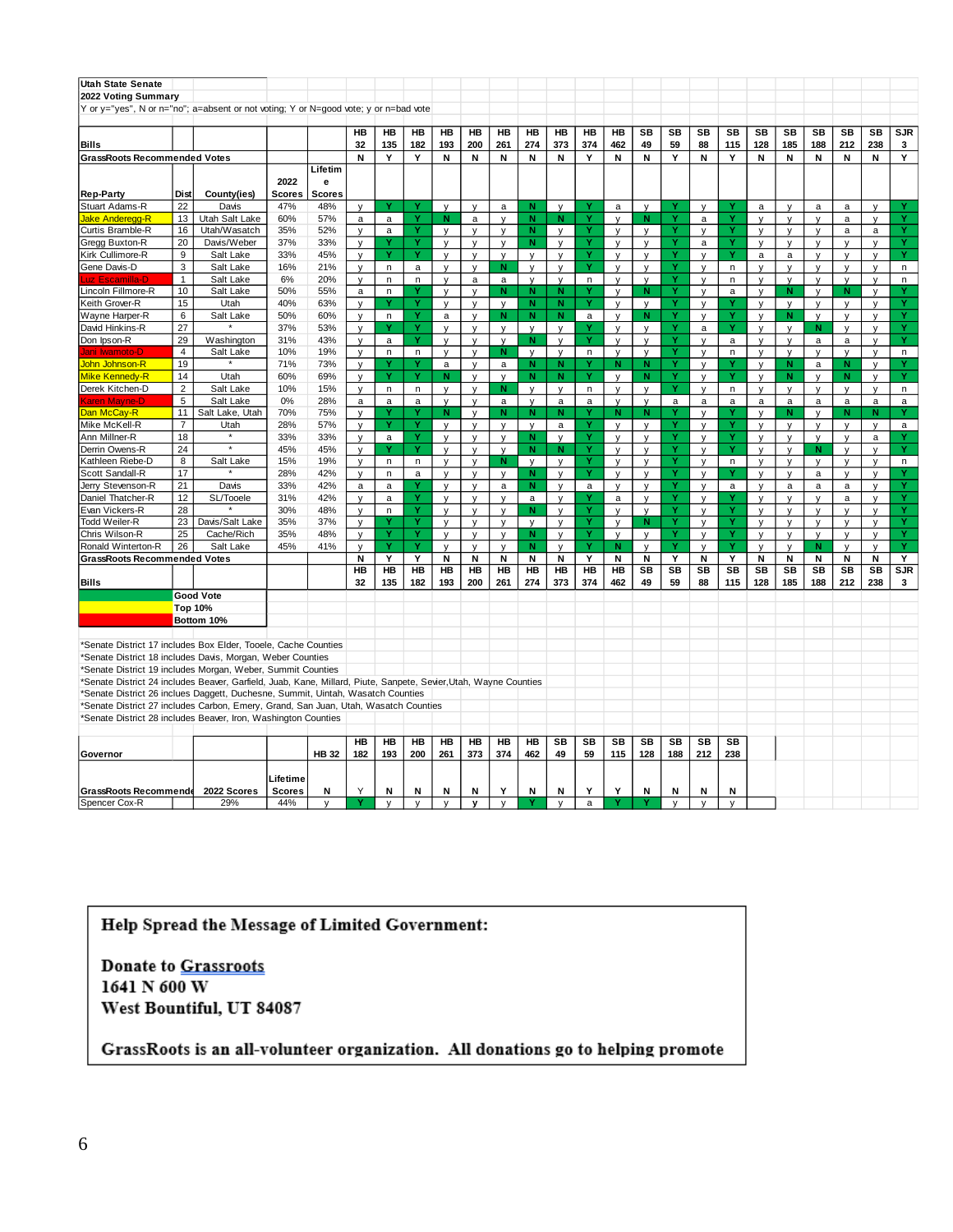## **GrassRoots**

|              | <b>Top 25 Reps 2022</b>                          | <b>Top 25 Reps Lifetime</b> |       |                                |                |  | <b>Top 25 Senate 2021</b>          | <b>Senate Senate Rank-Lifetime</b> |                       |                                  |  |  |  |  |
|--------------|--------------------------------------------------|-----------------------------|-------|--------------------------------|----------------|--|------------------------------------|------------------------------------|-----------------------|----------------------------------|--|--|--|--|
|              | 1  - Travis Seegmiller-R                         |                             |       | 1  - Travis Seegmiller-R       |                |  | John Johnson-R                     | 1                                  |                       | Dan McKay-R                      |  |  |  |  |
| $2$ -        | Ken Ivory-R                                      |                             | $2$ - | Mike Petersen-R                | $\overline{2}$ |  | Dan McKay-R                        | $\mathbf{2}$                       |                       | John Johnson-R                   |  |  |  |  |
| $2$ -        | Adam Robertson-R                                 |                             | $3$ - | Adam Robertson-R               | $\overline{3}$ |  | Mike Kennedy-R                     | 3                                  |                       | Mike Kennedy-R                   |  |  |  |  |
| $4$ -        | Kevin Stratton-R                                 |                             | $4$ - | Mark Strong-R                  | $\vert$ 3      |  | Jake Anderegg                      | $\overline{4}$                     |                       | Keith Grover-R                   |  |  |  |  |
| $5$ -        | Kera Birkeland-R                                 |                             | $5$ - | Ryan Wilcox-R                  | 5 <sub>l</sub> |  | Lincoln Filmore-R                  | 5                                  |                       | Wayne Harper-R                   |  |  |  |  |
| $5$ .        | Mike Petersen-R                                  |                             | $6-$  | Kera Birkeland-R               | $\mathfrak{S}$ |  | Wayne Harper-R                     | 6                                  |                       | Jake Anderegg                    |  |  |  |  |
| $5$ -        | Mark Strong-R                                    | $7$ .                       |       | Kevin Stratton-R               | $\mathfrak{S}$ |  | <b>Stuart Adams-R</b>              | 6                                  |                       | Mike McKell-R                    |  |  |  |  |
| $8$ -        | Kay Christofferson-R                             | 8                           |       | Jordan Teuscher-R              | 8              |  | Derrin Owens-R                     | 8                                  |                       | Lincoln Filmore-R                |  |  |  |  |
|              |                                                  |                             |       |                                |                |  |                                    |                                    |                       |                                  |  |  |  |  |
| 8            | Karianne Lisonbee-R                              |                             | $9$ . | Jefferson Moss-R               | 8              |  | Ronald Winterton-R                 | 9                                  |                       | David Hinkins-R                  |  |  |  |  |
| $8$ .        | Phil Lyman-R                                     | $10$ -                      |       | Ken Ivory-R                    | 10             |  | <b>Curtis Bramble-R</b>            | 10                                 |                       | Curtis Bramble-R                 |  |  |  |  |
| $8$ .        | Cory Maloy-R                                     | 10                          |       | Casey Snider-R                 | 11             |  | Keith Grover-R                     | 11                                 |                       | Stuart Adams-R                   |  |  |  |  |
| $8\,$        | Mike Kohler-R                                    | 10                          |       | Phil Lyman-R                   | 12             |  | Gregg Buxton                       | 11                                 |                       | Chris Wilson-R                   |  |  |  |  |
| 13           | Casey Snider-R                                   | 13                          |       | Karianne Lisonbee-R            | 12             |  | David Hinkins-R                    | 11                                 |                       | Evan Vickers-R                   |  |  |  |  |
| $13$ -       | Ryan Wilcox-R                                    | $13$ .                      |       | Brady Brammer-R                | 14             |  | Todd Weiler-R                      | 14                                 |                       | Derrin Owens-R                   |  |  |  |  |
| $15$ -       | Jordan Teuscher-R                                | 15                          |       | Cory Maloy-R                   | 14             |  | Chris Wilson-R                     | 14                                 |                       | Kirk Cullimore                   |  |  |  |  |
| $16$ -       | Brady Brammer-R                                  | $15$ .                      |       | Norman Thurston-R              | 16             |  | Kirk Cullimore                     | 16                                 |                       | Don Ipson-R                      |  |  |  |  |
| $16$ -       | Jefferson Moss-R                                 | 17                          |       | Val Peterson-R                 | 16             |  | Ann Millner-R                      | 17                                 |                       | Jerry Stevenson-R                |  |  |  |  |
| $16$ -       | Val Peterson-R                                   | $17$ .                      |       | Nelson Abbott-R                | 16             |  | Jerry Stevenson-R                  | 17                                 |                       | Scott Sandall-R                  |  |  |  |  |
| $16$ -       | Rex Shipp-R                                      | 19                          |       | Candice Pierucci-R             | 19             |  | Don Ipson-R                        | 17                                 |                       | Daniel Thatcher-R                |  |  |  |  |
| 20           | Nelson Abbott-R                                  | 20                          |       | Mike Kohler-R                  | 19             |  | Daniel Thatcher-R                  | 20                                 |                       | Ronald Winterton-R               |  |  |  |  |
| 20           | Norman Thurston-R                                | 21                          |       | Kay Christofferson-R           | 21             |  | Evan Vickers-R                     | 21                                 |                       | Todd Weiler-R                    |  |  |  |  |
| 22           | Jeff Burton-R                                    | 21                          |       | <b>Walt Brooks-R</b>           | 22             |  | Mike McKell-R                      | 22                                 |                       | Ann Millner-R                    |  |  |  |  |
| 23           | Cheryl Acton-R                                   | 23                          |       | Jeff Burton-R                  | 22             |  | Scott Sandall-R                    | 22                                 |                       | Gregg Buxton                     |  |  |  |  |
| 24           | Candice Pierucci-R                               | 23                          |       | Rex Shipp-R                    | 24             |  | Gene Davis-D                       | 24                                 |                       | Karen Mayne-D                    |  |  |  |  |
| 25           | Joel Ferry-R                                     | 25                          |       | Susan Pulsipher-R              | 25             |  | Kathleen Riebe-D                   | 25                                 |                       | Gene Davis-D                     |  |  |  |  |
| <b>Bottl</b> |                                                  | 25                          |       | Cheryl Acton-R                 | 26             |  | Derek Kitchen-D                    | 26                                 |                       | Luz Escamilla-D                  |  |  |  |  |
| 50           | James Dunnigan-R                                 |                             |       | <b>Bottom 25 Reps Lifetime</b> | 26             |  | Jani Iwamoto-D                     | 27                                 |                       | Jani Iwamoto-D                   |  |  |  |  |
| 50           | Kelly Miles-R                                    | 51                          |       | Mike Winder-R                  | 28             |  | Luz Escamilla-D                    | 28                                 |                       | Kathleen Riebe-D                 |  |  |  |  |
| 52           | Jeffrey Stenquist-R                              | 52                          |       | Steve Waldrip-R                | 29             |  | Karen Mayne-D                      | 29                                 |                       | Derek Kitchen-D                  |  |  |  |  |
| 53           | Timothy Hawkes-R                                 | 53                          |       | Robert Spendlove-R             |                |  |                                    |                                    |                       |                                  |  |  |  |  |
| 53           | Stephen Handy-R                                  | 54                          |       | Karen Peterson-R               |                |  | <b>Fast Facts</b>                  | <b>GrassRoots</b>                  |                       |                                  |  |  |  |  |
| 55           | Melissa Ballard-R                                | 54                          |       | Judy Rohner-R                  |                |  |                                    | The 2022 Grass Roots was           |                       |                                  |  |  |  |  |
| 55           | Steve Eliason-R                                  | 56                          |       | Kelly Miles-R                  |                |  | Average Score House 2022=38%       |                                    |                       | prepared by Don Guymon           |  |  |  |  |
| 57           | Steve Waldrip-R                                  | $56$ -                      |       | Raymond Ward-R                 |                |  | Average Score House Life=44%       |                                    |                       |                                  |  |  |  |  |
| 57           | Mike Winder-R                                    | $58$ -                      |       | Douglas Welton-R               |                |  |                                    |                                    |                       | Chairman-Don Guymon              |  |  |  |  |
| 59           | Stephanie Pitcher-D                              |                             |       | 59 - Elizabeth Weight-D        |                |  | Average Score Senate 2022=39%      |                                    |                       | Vice-Chairman- Steve Stromness   |  |  |  |  |
|              | 60  - Suzanne Harrison-D   59  - Mark Wheatley-D |                             |       |                                |                |  | Average Score Senate Life=45%      |                                    |                       | Secretary/Tres.-Drew Chamberlain |  |  |  |  |
| $60$ -       | Andrew Stoddard-D                                | 59                          |       | Sandra Hollins-D               |                |  |                                    |                                    |                       |                                  |  |  |  |  |
| 62           | Clare Collard-D                                  | 62                          |       | Jen Dailey-Provost-D           |                |  | Last Year the House Averaged a     | <b>Board Members</b>               |                       |                                  |  |  |  |  |
| 62           | Ashlee Matthews-D                                | 63                          |       | Brian King-D                   |                |  | 46% and the Senate a 52%           | Lowell Nelson                      |                       |                                  |  |  |  |  |
| 62           | Karen Kwan-D                                     |                             |       |                                |                |  | David Pyne                         |                                    |                       |                                  |  |  |  |  |
| 62           | Joel Briscoe-D                                   | 64                          |       | Rosemary Lesser-D              |                |  | Governor Cox's score of 29%        | <b>Bill Barton</b>                 |                       |                                  |  |  |  |  |
| 62           | Jen Dailey-Provost-D                             | 64                          |       | Suzanne Harrison-D             |                |  | would have ranked him 54t h in the |                                    |                       |                                  |  |  |  |  |
| 67           |                                                  | 67                          |       |                                |                |  | the House and 21st in the          |                                    |                       | Thank you to Steve Stromness for |  |  |  |  |
| 67           | Angela Romero-D                                  |                             |       | Joel Briscoe-D<br>Carol Moss-D |                |  |                                    |                                    |                       |                                  |  |  |  |  |
|              | Elizabeth Weight-D                               | 68                          |       |                                | Senate         |  |                                    |                                    |                       | his updates during the session.  |  |  |  |  |
| 67           | Gay Lynn Bennion-D                               | 68                          |       | Stephanie Pitcher-D            |                |  |                                    |                                    |                       |                                  |  |  |  |  |
| 67           | Sandra Hollins-D                                 | 68                          |       | Gay Lynn Bennion-D             |                |  | Past Governor's Lifetime Scores    |                                    |                       | The author thanks all of         |  |  |  |  |
| 67           | Brian King-D                                     | 68                          |       | Angela Romero-D                |                |  | Gov Gary Herbert-41%               |                                    | those individuals who |                                  |  |  |  |  |
| 67           | Rosemary Lesser-D                                | 72                          |       | Karen Kwan-D                   |                |  | Gov Jon Huntsman 39%               |                                    |                       | helped in the publication        |  |  |  |  |
| 67           | Doug Owens-R                                     | 72                          |       | Andrew Stoddard-D              |                |  | Governor Olene Walker-33%          | of this report                     |                       |                                  |  |  |  |  |
| 67           | Mark Wheatley-D                                  | 74                          |       | Ashlee Matthews-D              |                |  | Governor Mike Leavitt-27%          |                                    |                       |                                  |  |  |  |  |